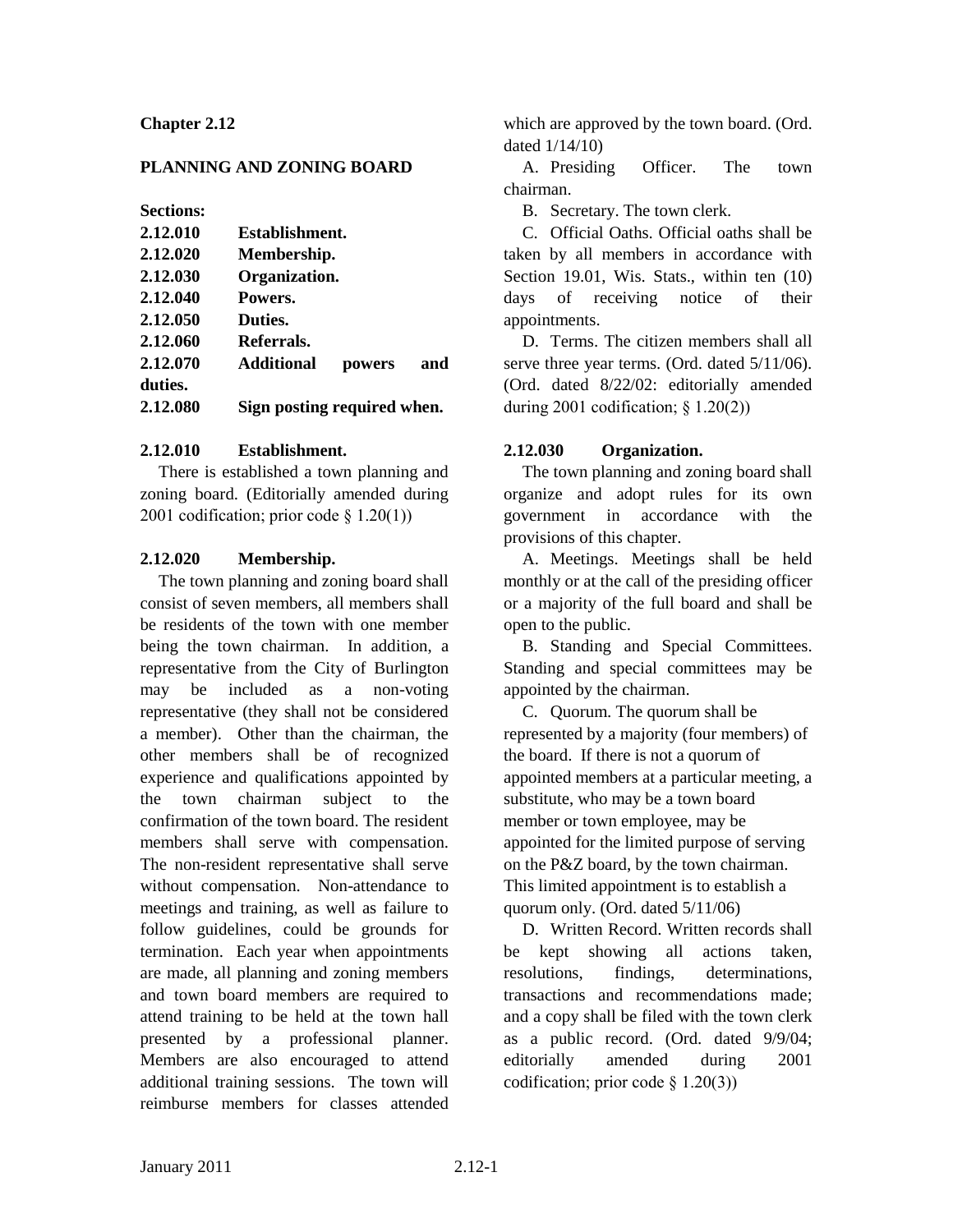### **2.12.040 Powers.**

The town planning and zoning board shall have such powers as may be necessary to enable it to perform its functions and duties and promote municipal planning. Such powers shall include the following:

A. Employment of Experts and Staff. Employ and pay experts and staff for their services, supplies and such other expenses as may be necessary and proper, not to exceed the appropriations and regulations made by the town board, and the initial annual budget of the planning and zoning board shall be as established by the town board and amended from time to time.

B. Make Reports and Recommendations. Make reports and recommendations relating to the plan and development of the municipality to public officials, agencies, utilities and other organizations and citizens.

C. Recommend Public Improvement Programs. Recommendations of and financing public improvement programs to the town board or town chairman.

D. Request Available Information. Request available information from any public official to be furnished within a reasonable time.

E. Enter Upon Any Land. The planning and zoning board, its members and employees, may enter upon any land in the performance of its functions, make examinations and surveys and place and maintain necessary monuments and marks thereon, except that in such event, the planning and zoning board, its members and employees shall be responsible and make restitution for any damages sustained by a property owner or occupant by virtue of such entry and shall forthwith pay the same. (Editorially amended during 2001 codification; prior code  $\S$  1.20(4))

**2.12.050 Duties.**

The town planning and zoning board shall have the following functions and duties:

A. Make and Adopt Master Plan. A master plan may be adopted for the physical development of the town including any areas outside of its boundaries in accordance with Section 62.23(2) and (3), Wis. Stats.

B. Make and Recommend an Official Map. An official map shall be recommended to the town board in accordance with Section 62.23(6), Wis. Stats.

C. Prepare and Recommend a Zoning District Plan. Preparation and recommendation of a zoning district plan, and regulations, shall be presented to the town board in accordance with Section 62.23(7), Wis. Stats.

D. Prepare and Recommend Land Division Regulations. Preparation and recommendation of land division regulations shall be presented to the town board in accordance with Section 236.45, Wis. Stats.

E. Make Any Changes to Master Plan. Any changes deemed necessary or desirable to the master plan shall be made by the planning and zoning board and it shall recommend any changes or amendments to the town board that it deems necessary or desirable concerning the official map, zoning, land division and fire prevention ordinances. F. Consider and Report or Make Recommendations. All matters referred to the planning and zoning board shall be considered and reports or recommendations shall be made to the town board. (Editorially amended during 2001 codification; prior code § 1.20(5))

### **2.12.060 Referrals.**

The town board or other public body or officer of the town having final authority thereon shall refer to the town planning and zoning board for its consideration and report